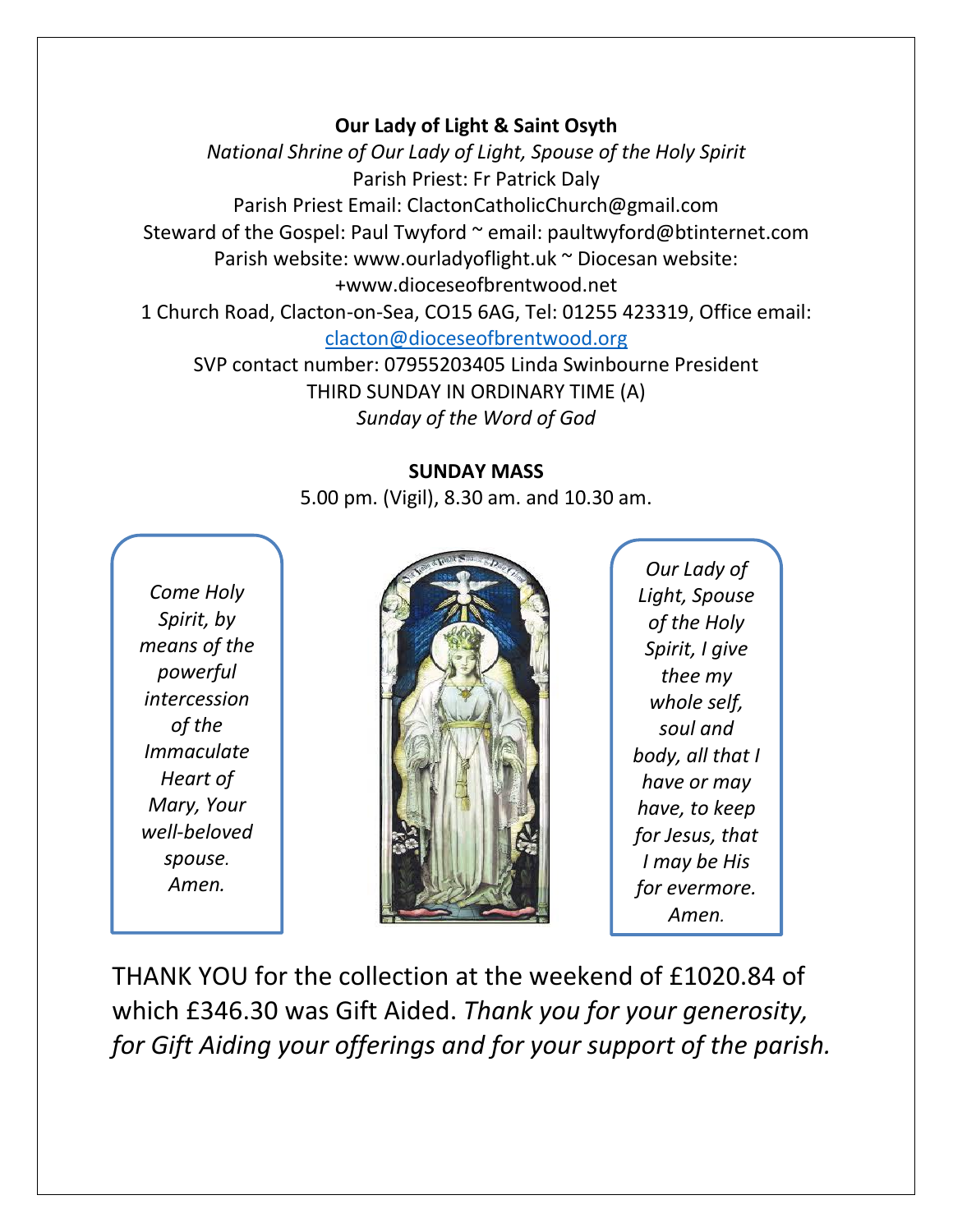COFFEE AFTER 8.30 and 10.30 Masses.

VOLUNTEERS PLEASE: To help with setting-up and serving coffees and teas after the 8.30 and 10.30 Masses. Please let Fr Patrick know if you can help.

CHURCH OPENING HOURS: With effect from 1st February, the church will be kept open all day Saturday and until 5 pm on Sundays. Please use this opportunity to pop in and keep the Lord company in the Blessed Sacrament. Your visit will also help the church to remain safe.

SUNDAY READINGS PRINTOUT: With effect from 1st March, I will no longer be providing the printed Readings. If you wish to follow the Readings during Sunday Mass, I would request that you kindly purchase a Missal. There is a list for orders at the back of church in the Repository.

LOTTERY NUMBER: No 14 Congratulations Betty Austin!

| Saturday 25 <sup>th</sup> January | 9.45 am.- CONFESSIONS                 |
|-----------------------------------|---------------------------------------|
| <b>Feast of The</b>               | 10.40 am.   Rosary & Adoration of the |
| Conversion of St Paul,            | <b>Blessed Sacrament.</b>             |
| Ap.                               | 11.00 am.   MASS: Joseph Mugglestone  |
|                                   | Intentions                            |
|                                   | (Mary Pearce).                        |
|                                   |                                       |
|                                   |                                       |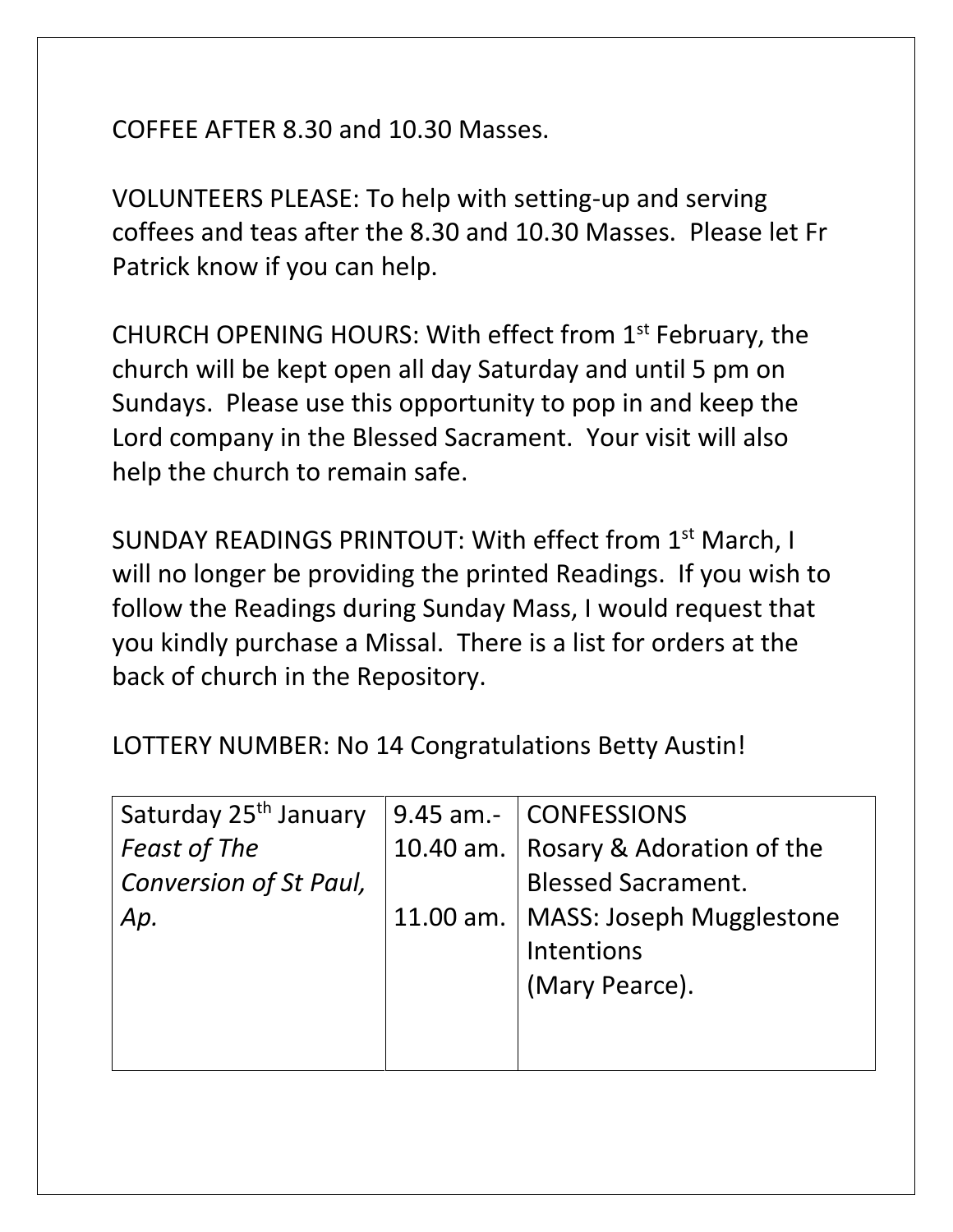| Saturday 25 <sup>th</sup> January | 4.00 pm. -  | <b>CONFESSIONS &amp; Adoration of</b> |
|-----------------------------------|-------------|---------------------------------------|
| Vigil of The Third                | 4.40 pm.    | the Blessed Sacrament.                |
| Sunday in Ordinary                | 5.00 pm.    | <b>MASS: Vivian Enoh</b>              |
| Time A.                           |             | Intentions.                           |
| (Sunday of the Word               |             | (Mary Pearce).                        |
| of God).                          |             |                                       |
| Sunday 26 <sup>th</sup> January   | 8.30 am.    | <b>MASS: Private Intentions</b>       |
| Third Sunday in                   |             | (Maureen Cochlin).                    |
| <b>Ordinary Time A</b>            | $10.30$ am. | <b>MASS: Margaret &amp; Kate</b>      |
| (Sunday of the Word               |             | Kavanagh.                             |
| of God).                          |             | (Tim & Catherine).                    |
| Monday 27 <sup>th</sup> January   | 9.30 am.    | <b>MASS: Carla Zarrop</b>             |
|                                   |             | Intentions.                           |
|                                   |             | $(E \text{ Cox})$ .                   |
|                                   | 10.00 am.   | Novena to Our Lady,                   |
|                                   |             | <b>Adoration of the Blessed</b>       |
|                                   |             | Sacrament & Midday Prayer.            |
| Tuesday 28 <sup>th</sup> January  | 9.30 am.    | <b>MASS: Vera Sweeney</b>             |
| <b>Memorial of St</b>             |             | Intentions.                           |
| Thomas Aquinas, Pr,               |             | (Ellen Morrissey).                    |
| D.                                | 10.00 am.   | Novena to Our Lady,                   |
|                                   |             | <b>Adoration of the Blessed</b>       |
|                                   |             | Sacrament & Midday Prayer.            |
| Friday 31 <sup>st</sup> January   | 9.30 am     | <b>MASS: Michael Mangan RIP</b>       |
| <b>Memorial of John</b>           |             | (Vera Jones).                         |
| Bosco, Pr.                        | $10.00$ am  | Novena to Our Lady,                   |
|                                   |             | <b>Adoration of the Blessed</b>       |
|                                   |             | Sacrament & Midday Prayer.            |